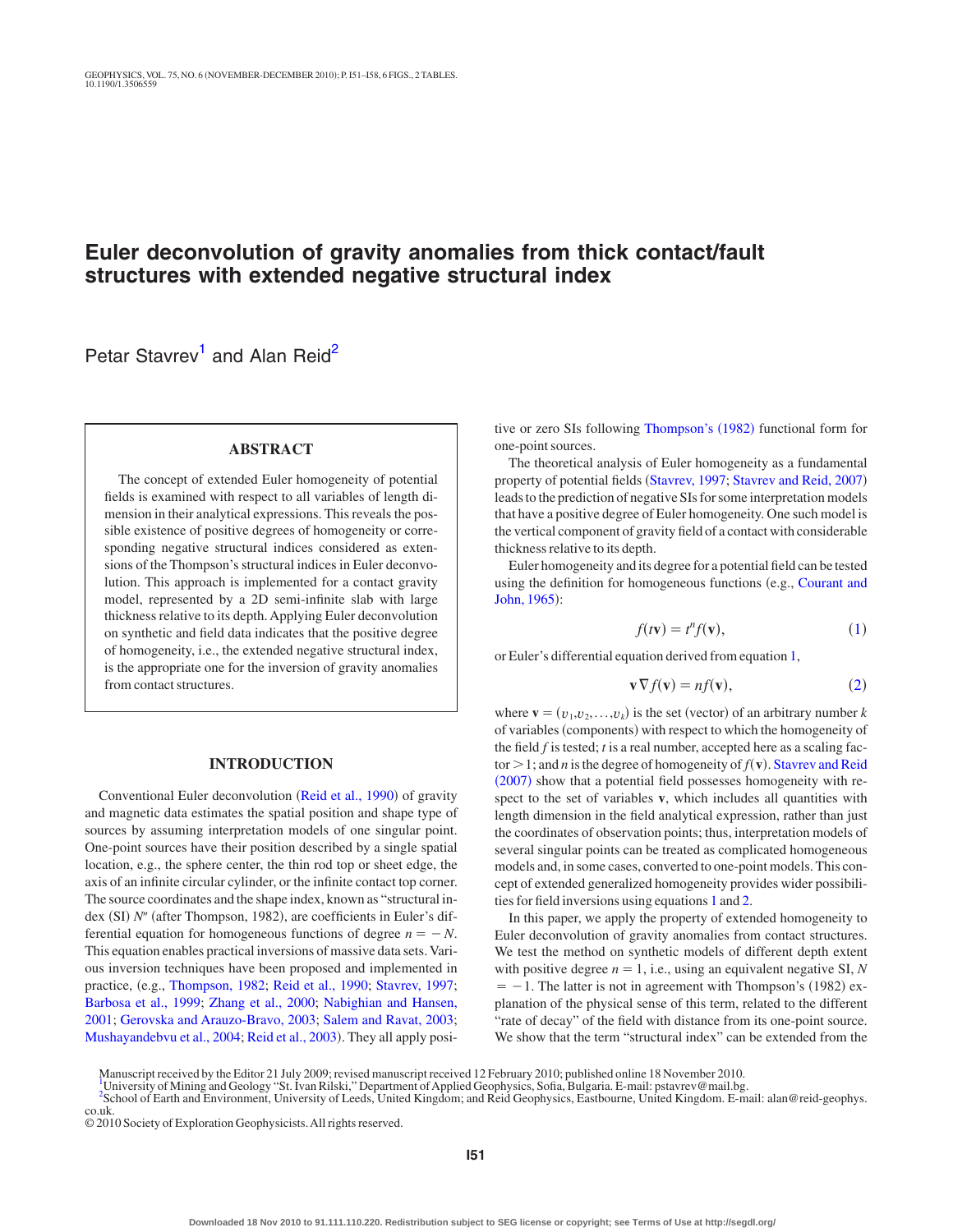simplest one-point sources to sources with two singular points, keeping at the same time a clear physical and geometric sense for this term; thus, we relate this index to the field property of Euler homogeneity used directly for the field deconvolution. A field example supported well by data demonstrates the inversion procedures and proves the positive degree of Euler homogeneity or the extended negative SI to be appropriate for gravity anomalies from contact structures with considerable thickness.

#### **THEORETICAL NOTES**

Consider a contact gravity model as a 2D semi-infinite horizontal layer with constant density contrast, limited by a vertical or inclined surface (contact). The vertical component, *g*, of gravity anomaly from a vertical contact (Figure [1](#page-1-0)) is

<span id="page-1-1"></span>
$$
g = \gamma \rho \{ \pi (z_2 - z_1) + 2(z_2 - z) \tan^{-1} [(x - x_0)/(z_2 - z)]
$$
  
- 2(z\_1 - z) \tan^{-1} [(x - x\_0)/(z\_1 - z)] + ln{[(x - x\_0)^2}  
+ (z\_2 - z)^2]/[(x - x\_0)^2 + (z\_1 - z)^2]} (x - x\_0), (3)

where  $\gamma$  is the gravitational constant,  $\rho$  is the density contrast,  $(x,z)$ are the coordinates of observation points *P*, and  $(x_0, z_1)$  and  $(x_0, z_2)$ 

<span id="page-1-0"></span>

Figure 1. Gravity vertical contact model. (a) Profiles of anomalous gravity intensity *g* and its horizontal gradient *gx* and vertical gradient  $g_z$ ; profiles of the terms  $(z_1, g_{z1})$  and  $(z_2, g_{z2})$  in Euler's differential equation [5](#page-2-0) and their approximations  $(z_1, g_{z1})_{appr.}$  and  $(z_2, g_{z2})_{appr.}$ , substituted in equation  $8.$  (b) Vertical cross section of the source body B of a vertical contact structure with density contrast  $\rho = 0.1 \text{ g/cm}^3$ .

are the coordinates of the upper and lower edge points of the contact (semi-infinite slab, [Telford et al., 1990](#page-7-8)), respectively.

We can do a simple test of homogeneity of expression 3 with equation [1](#page-0-2) by applying a scaling factor *t* to all variables of length dimension  $\mathbf{v} = (x, z, x_0, z_1, z_2)$ . This shows that  $g(t\mathbf{v}) = tg(\mathbf{v})$  and, hence, the degree of homogeneity  $n = 1$ ; therefore, the SI should be  $N = -1$ ([Stavrev and Reid, 2007](#page-7-7)). This result points to the fact that the scaled field  $g' = g(x', z', x'_0, z'_1, z'_2)$ , where  $x' = tx$ ,  $z' = tz$ ,  $x'_0 = tx_0$ ,  $z'_1 = tz_1$ ,  $z'_2 = tz_2$  is *t* times greater than the original field  $g(x, z, x_0, z_1, z_2)$ , i.e.,  $g'(P') = tg(P)$ , or  $g' > g$  when  $t > 1$ . The analytical expression for  $g'$  is the same equation [3,](#page-1-1) valid for the field *g*, but  $g'$  arises from an increase in the vertical size of the scaled source, contact body **B**  $=$  *t***B** (Figure [2](#page-1-2)), having the same density  $\rho$ ; thus, the positive degree of homogeneity  $n = 1$  or respective negative  $SIN = -1$  does not violate Newton's law of gravitation. The transform  $g' = tg$  used here reflects the radial geometric transform  $\mathbf{B}' = t\mathbf{B}$  with respect to the origin of a chosen coordinate system or other point, known as a central point of similarity with coefficient *t*. The effect on a source body is shown in Figure [2.](#page-1-2) The difference between the original and scaled

<span id="page-1-2"></span>

Figure 2. Original and transformed gravity contact model according to the expression 1 of homogeneity for degree  $n = 1$  (or corresponding  $SI N = -1$ ) and scaling coefficient  $t = 1.5$ . (a) Gravity profiles: *g* from the original source; *g'* from the equivalent transformed source,  $g'(P') = tg(P)$ , where at the observation point *P* with abscissa  $x = 4$  km the gravity intensity  $g(P) = 5.710$  mGal, whereas at point *P*<sup>*'*</sup> with abscissa  $x' = 1.5x = 6$  km, the calculated  $g'(P')$ = 8.565 mGal, i.e.,  $g'(P') = 1.5 \times 5.710$  mGal. (b) Gravity model sources: original source, contact body B, and its transformed image, contact body  $B' = tB$ , generated from the origin  $(0, 0)$  of the coordinate system. The density contrast of the two bodies is  $\rho = 0.1 \text{ g/cm}^3$ .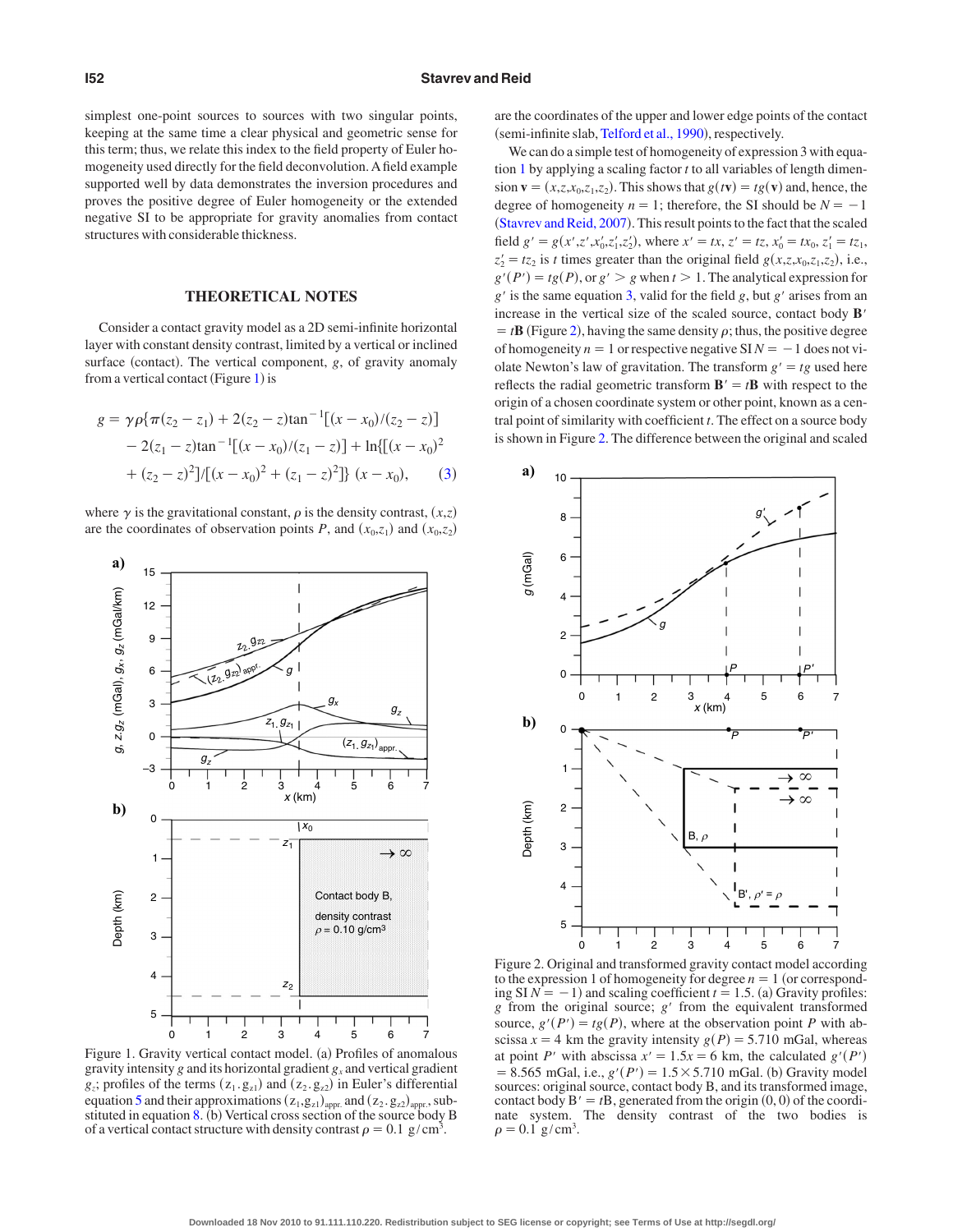fields at points  $P'$  forms the finite-difference similarity transform, and when  $t \rightarrow 1$ , it forms the differential similarity transform ([Stavrev, 1997](#page-7-2)).

The aforementioned behavior of value and sign and the physical and geometric sense of the degree of homogeneity *n* follow from the reformulated equation [1,](#page-0-2)

$$
n = \ln[f(t\mathbf{v})/f(\mathbf{v})]/\ln t,\tag{4}
$$

<span id="page-2-2"></span>valid for  $t > 0$ , including for  $t = 1$ . If we accept the relationship *N*  $= -n$ , then the equation [4](#page-2-2) gives results in agreement with [Thomp](#page-7-1)[son's](#page-7-1) (1982) SIs *N* for all one-point models. For more complicated models, Thompson's functional form  $f = G/r^N$ , containing constant *G*, and inverse distance from observation points to one-point source, i.e., *r* with exponent *N*, cannot explain negative SIs or the corresponding positive degrees of Euler homogeneity. Models such as our contact model with two singular points can be tested for their degree of homogeneity *n* or the corresponding  $\text{SI } N = -n$  using equation [1](#page-0-2) and  $2$ , or  $4$  (equation [1](#page-0-2) is easiest) over the analytical expression such as 3 of the model field.

An interpretation model consists of two related parts: The source and the field created. The use of the term "structural index" underlines the source type, whereas the term "degree of homogeneity" emphasizes a field property. The latter term is preferred in theoretical analyses. In the practice of interpretation of data, the term "structural index" prevails. so we use either term depending on the case; however, to distinguish the negative SIs from the usually nonnegative ("single point") ones, we propose the term "extended" SIs according to the concept of extended Euler homogeneity.

For the gravity contact model, Euler's differential equation [2](#page-0-3) takes the form

<span id="page-2-0"></span>
$$
x\partial g/\partial x + z\partial g/\partial z + x_0\partial g/\partial x_0 + z_1\partial g/\partial z_1 + z_2\partial g/\partial z_2 = ng,\tag{5}
$$

where  $n = -N = 1$ . Equation [5](#page-2-0) contains the unknown coordinates  $x_0$ ,  $z_1$ , and  $z_2$  and the unknown derivatives  $\partial g/\partial z_1$  and  $\partial g/\partial z_2$ . This is a nonlinear equation with respect to the unknowns. It is possible to invert data *g* to obtain the coordinates  $x_0$ ,  $z_1$ , and  $z_2$  using differential similarity transforms ([Stavrev, 1997](#page-7-2)). Another, more direct way to solve the inverse problem is to use approximations for terms that contain the unknown derivatives. [Stavrev and Reid](#page-7-7) (2007) propose the following substitutions:

<span id="page-2-4"></span><span id="page-2-3"></span>
$$
z_1 \partial g/\partial z_1 = -z_1 \partial g/\partial z - \left[\pi \gamma \rho z_1 + 2 \gamma \rho (z_1/z_2)(x - x_0)\right] \tag{6}
$$

$$
z_2 \partial g / \partial z_2 = [\pi \gamma \rho z_2 + 2 \gamma \rho (x - x_0)],\tag{7}
$$

when  $z_2 \gg z_1$  and  $|x - x_0| \ll z_2$ , (equations 29 and 30 of [Stavrev and](#page-7-7) [Reid, 2007](#page-7-7)). Figure [1](#page-1-0) illustrates the nearness of these approxima-tions to the correct terms in equation [5](#page-2-0) for  $z_2 = 9z_1$ . If we recast equa-tion [5](#page-2-0) by substituting 6 and 7 and exploiting  $\partial g / \partial x_0 = -\partial g / \partial x$ , then we obtain

<span id="page-2-1"></span>
$$
x_0 \partial g / \partial x + z_1 \partial g / \partial z - [\pi \gamma \rho (z_2 - z_1) + 2 \gamma \rho (x - x_0)]
$$
  
= 
$$
-ng + x \partial g / \partial x + z \partial g / \partial z,
$$
 (8)

where on the left-hand side, the unknown coordinates  $x_0$  and  $z_1$  are multiplied by the measured or calculated gradients  $\frac{\partial g}{\partial x}$  and  $\frac{\partial g}{\partial z}$ and form the bracketed term as a linear function of *x* along with the unknowns  $z_2$  and  $\rho$ . Euler's equation [5](#page-2-0) is reduced to equation [8,](#page-2-1) focusing the solution on the upper edge point of the contact structure. In addition, we may find its thickness  $(z_2 - z_1)$  and density contrast  $\rho$ 

A sloping-contact model has the complicated field expression  $(Telford et al., 1990)$  $(Telford et al., 1990)$  $(Telford et al., 1990)$ 

<span id="page-2-5"></span>
$$
g = 2\gamma \rho \{\pi (z_2 - z_1)/2 + (z_2 \theta_2 - z_1 \theta_1) + x[(\theta_2 - \theta_1)\sin \beta \cos \beta + \cos^2 \beta \ln(r_2/r_1)]\},
$$
 (9)

where  $r_1^2 = (x - a_1)^2 + z_1^2$ ,  $r_2^2 = (x - a_2)^2 + z_2^2$ ;  $a_1$  and  $a_2$  are the horizontal coordinates of the upper and lower edge points, respectively; and  $\theta_1$ ,  $\theta_2$ , and  $\beta$  are dimensionless angles. The quantities of length dimension *x*, *z*<sub>1</sub>, *z*<sub>2</sub>, *a*<sub>1</sub>, and *a*<sub>2</sub> define degree of homogeneity *n* = 1.

## **METHODS**

Consider the observed gravity anomaly  $\Delta g$  created by a vertical contact as a sum of the contact-structure anomaly *g* and a constant background field *b*, i.e.,  $\Delta g = g + b$ . Equation [8](#page-2-1) at a given observation point with coordinates  $(x_i, z_i)$  becomes

<span id="page-2-6"></span>
$$
(\partial \Delta g / \partial x)_i x_0 + (\partial \Delta g / \partial z)_i z_1 + (-2 \gamma x_i) \rho
$$
  
+ 
$$
[2 \gamma \rho x_0 - \pi \gamma \rho (z_2 - z_1) - nb]
$$
  
= 
$$
-\eta \Delta g_i + x_i (\partial \Delta g / \partial x)_i + z_i (\partial \Delta g / \partial z)_i, \qquad (10)
$$
  

$$
i = 1, 2, ... L,
$$

where *L* is the number of observation points, and  $n = -N = 1$ . The unknown quantities in equation [10](#page-2-6) are  $u_1 = x_0$ ,  $u_2 = z_1$ ,  $u_3 = \rho$ , and  $u_4 = 2\gamma \rho x_0 - \pi \gamma \rho (z_2 - z_1) - b$ . If  $L > 4$  (usually  $L \gg 4$ ), then an overdetermined system of equation [10](#page-2-6) can be composed and solved by a least-squares method as is normally done in Euler deconvolution. The mixed unknown  $u_4$  contains the term  $\pi \gamma \rho(z_2 - z_1) = T/2$ , where  $T$  is the amplitude of the contact anomaly  $g$ . The value of  $T/2$ appears at a point with abscissa  $x_0$  ([Telford et al., 1990](#page-7-8)), thus the sum

$$
\pi \gamma \rho(z_2 - z_1) + b = \Delta g(x_0), \qquad (11)
$$

<span id="page-2-7"></span>which can be taken from the gravity profile at  $x_0$ . If depth  $z_1$  and density contrast  $\rho$  are estimated, then depth to the lower contact edge is  $z_2 = z_1 + (T/2)/\pi \gamma \rho$ .

The inverse problem of the contact model may be completely solved for all of its parameters  $x_0$ ,  $z_1$ ,  $z_2$ , and  $\rho$ , but the result is not stable, irrespective of the method used. This is because vertical contacts with different thickness but equal value of  $\rho(z_2 - z_1)$  create similar anomalous fields that have the same values at point  $x_0$  (Figure [3;](#page-3-0) equation [11](#page-2-7)). There is coupling between the density contrast  $\rho$  and thickness  $(z_2 - z_1)$  in equation [10.](#page-2-6) For stabilization of the solution, additional information or requirements must be included ([Tikhonov](#page-7-9) [and Arsenin, 1977;](#page-7-9) [Zhdanov, 2002](#page-7-10)). For example, constraints on the values of some unknowns, such as the coordinate  $x_0$  or the density  $\rho$ , can be imposed to form a compact set of the source model parameters.

The linear bracketed term  $[.]$  in equation [10](#page-2-6) can be eliminated by differentiating with respect to the variable *x*; thus, we form the equations

<span id="page-2-8"></span>
$$
(\partial^2 \Delta g / \partial x^2)_{i} x_0 + (\partial^2 \Delta g / \partial z \partial x)_{i} z_1 + (-2\gamma) \rho = x_i (\partial^2 \Delta g / \partial x^2)_i
$$
  
+ 
$$
z_i (\partial^2 \Delta g / \partial z \partial x)_i, \quad i = 1, 2, \dots L,
$$
 (12)

which is a linear set of equations for the three unknowns  $x_0$ ,  $z_1$ , and  $\rho$ .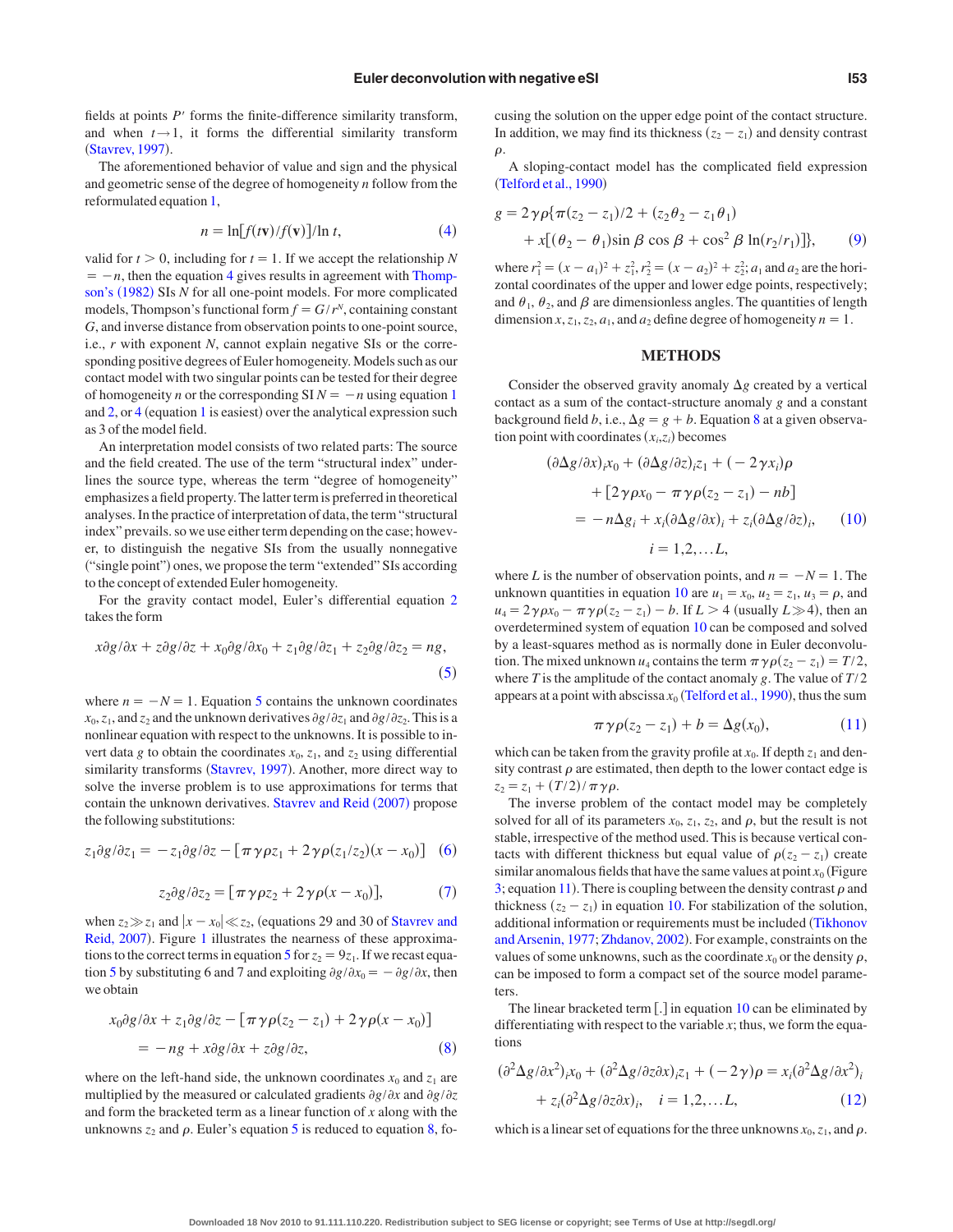#### **I54 Stavrev and Reid**

The price for this simplification is the possible increase of noise-tosignal ratio because the second derivatives are now included.

The contact horizontal position  $x_0$  coincides with the point of maximum (or minimum for  $\rho < 0$ ) horizontal derivative  $\partial \Delta g / \partial x$  and with the point of zero vertical derivative  $\partial \Delta g / \partial z$  (Figure [1](#page-1-0)). This point is easily determined visually or numerically. If we treat  $x_0$  as a known quantity, then from equations [10](#page-2-6) and [11](#page-2-7)

<span id="page-3-1"></span>
$$
(\partial \Delta g/\partial z)_{i}z_{1} + [2\gamma(x_{0} - x_{i})]\rho
$$
  
=  $-\Delta g(x_{i}) + \Delta g(x_{0}) + (x_{i} - x_{0})(\partial \Delta g/\partial x)_{i}$   
+  $z_{i}(\partial \Delta g/\partial z)_{i}, \quad i = 1, 2, ...L.$  (13)

Equations [12](#page-2-8) and [13](#page-3-1) suffer from the same coupling effects as equa-tion [10,](#page-2-6) but if the density contrast  $\rho$  or its range is known from other work, then the depth  $z_1$  or its range can be estimated from these equations. A direct solution for  $z_1$  follows from equation [13:](#page-3-1)

<span id="page-3-0"></span>

Figure 3. Gravity contact models of close anomalous fields created by contact structures of different parameters but equal product  $\rho(z_2)$  $(z_1 - z_1)$  of their density contrast  $\rho$  and amplitude  $\Delta z = (z_2 - z_1)$ . (a) Profiles of anomalous gravity intensity *g*, numbered according to the number of their sources. (b) Vertical cross section of contact structures with common depth to midpoint of 2.5 km but different density contrast  $\rho$  and amplitude  $\Delta z$ : contact body B<sub>1</sub> with  $\rho_1 = 0.1$  g/cm<sup>3</sup> and  $\Delta z_1 = 4$  km so that  $\rho_1 \Delta z_1 = 0.4$ ; contact body B<sub>2</sub> with  $\rho_2$  $= 0.2$  g/cm<sup>3</sup> and  $\Delta z_2 = 2$  km so that  $\rho_2 \Delta z_2 = 0.4$ ; contact body B<sub>3</sub> with  $\rho_3 = 2$  g/cm<sup>3</sup> and  $\Delta z_3 = 0.2$  km so that  $\rho_3 \Delta z_3 = 0.4$ . The product  $\rho \Delta z$  has the dimension of surface density of mass, in SI units equal to  $0.4 \times 10^6$  kg/m<sup>2</sup> for the three contacts.

<span id="page-3-2"></span>
$$
(z1)i = [\Delta g(x0) - \Delta g(xi) + (xi - x0)(\partial \Delta g/\partial x)i + zi(\partial \Delta g/\partial z)i + 2\gamma(xi - x0)\rho]/(\partial \Delta g/\partial z)i, \ni = 1,2,...L,
$$
 (14)

which is valid at data points *i* around  $x_0$ ,  $(x_i \neq x_0)$ .

Asuitable choice of data windows is necessary for stable solutions from all equations discussed. Windows must cover the intervals of interpreted profile where the data are sensitive to the unknowns. The sensitivity is  $S_{ij} = \partial (Au)_i / \partial u_j$ , where *A* is the matrix of equation sets 10, 12, or 13 with the common operational equation  $Au = d$ , where *u* is the set of the unknowns and *d* is the set of the right-hand side of these equations that contain data. After differentiating equation [10,](#page-2-6) we obtain the following results for the unknowns  $x_0$  and  $z_1$ :

$$
\partial (Au)_i/\partial x_0 = (\partial \Delta g/\partial x)_i \text{ and } \partial (Au)_i/\partial z_1 = (\partial \Delta g/\partial z)_i.
$$

An analysis of these results points to preferred windows centered at the point  $x_0$  of the horizontal gradient extremum, covering the interval between vertical-gradient extremes. In addition, the coefficients  $(-2\gamma x_i)$  in equation [10](#page-2-6) and  $-2\gamma(x_i - x_0)$  in equation [13](#page-3-1) form linear functions of the observation coordinates *x*. If the vertical-gradient curve were taken in a short window around center  $x_0$ , where it is close to a linear function (see the model example in Figure [1](#page-1-0) and the real field example in Figure [6](#page-5-0) below), then this would destabilize the solution, so the size of a data window depends on the distance between the vertical-gradient extremes and the necessary number of data points. The maximum window half-length should be less than the assumed depth to the lower edge point of the contact structure (inequalities 6 and 7).

Figure [3](#page-3-0) shows the closeness of anomalous fields from contact type sources. This makes it difficult to recognize their thickness so that a suitable approach to the data interpretation can be chosen. The thick contact model has an extended SI equal to  $-1$ , whereas a thin semi-infinite sheet, approximating a small gravity step, has SI equal to 0. The latter case should be resolved by direct application of Euler's differential equations,

<span id="page-3-3"></span>
$$
(\partial \Delta g / \partial x)_{i} x_{0} + (\partial \Delta g / \partial z)_{i} z_{0}
$$
  
=  $x_{i} (\partial \Delta g / \partial x)_{i} + z_{i} (\partial \Delta g / \partial z)_{i}, \quad i = 1, 2, \dots L, (15)$ 

where  $(x_0, z_0)$  are coordinates of the thin step (sheet) edge. The contact's thickness can be estimated by the ratio  $z_2 / z_1$ , which along with the density contrast  $\rho$  defines the  $(\partial \Delta g / \partial x)$  extreme value,  $|\partial \Delta g / \partial x|_e$  $= 2\gamma \rho \ln(z_2 / z_1)$ . Using symbol  $p = z_2 / z_1$ ,

$$
p = \exp[\left|\frac{\partial \Delta g}{\partial x}\right|_{e} / 2\gamma \rho].\tag{16}
$$

<span id="page-3-4"></span>This estimation needs the density  $\rho$  or its possible range  $(\delta \rho)$  to be known. If this range is relatively small around a given density  $\rho$ , then  $(\delta p)/p = -(\ln p)(\delta p)/\rho$ , following the derivative of equation [16](#page-3-4) with respect to  $\rho$ . The model tests shown in the next section help the interpreter to distinguish the thin from the thick contact and to use equations [10–](#page-2-6)[14](#page-3-2) or equation [15](#page-3-3) for Euler deconvolution of gravity anomalies of transition type (Figures  $1, 3, 5$  $1, 3, 5$  $1, 3, 5$  $1, 3, 5$ , and  $6$ ).

The case of a sloping-contact model, equation [9,](#page-2-5) can be resolved by the same but more complicated inverse procedures, including similarity transforms. It needs additional deductions and approximations that go beyond the purpose of this paper.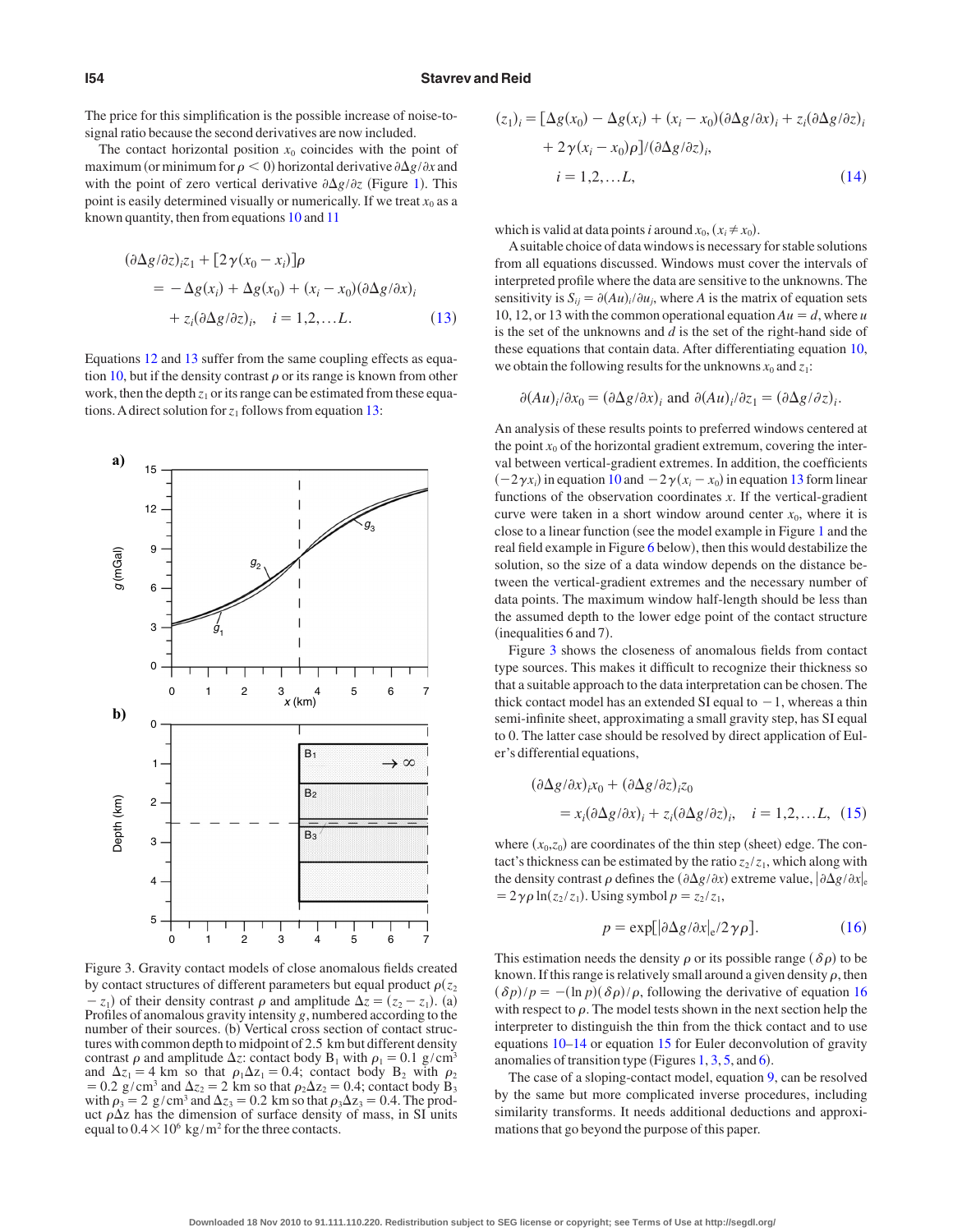Note that if we use practical measurement units mGal for  $\Delta g$ , km for the coordinates, and  $g/cm^3$  for the density, then coefficient  $\gamma$  has the value of 6.672 in all equations already mentioned and tests in the next section.

#### **MODEL TESTS**

1- The contact models shown in Figure [3](#page-3-0) are tested with our implementation of Euler deconvolution using two SIs,  $N = -1$ and  $N = 0$ , and the appropriate set of equations for thick and

<span id="page-4-0"></span>

Figure 4. Comparative depth estimates of the contact models from Figure [3](#page-3-0) for different relative parameters of the contacts  $z_2 / z_1$  (ratio of depth  $z_2$  of the lower edge point to depth  $z_1$  of the upper edge point). Symbols:  $\bullet$ , exact depth  $z_1$ ;  $\times$ , estimated depth  $z_1$  using pro-posed Euler deconvolution from set of equations [10](#page-2-6) with extended  $\text{SIN} = -1$ ; +, estimated depth  $z_1$  from equation [14](#page-3-2) with given coordinate  $x_0$  of the edge point and value of  $g_a$  anomaly at point  $x_0$  and assumed density  $\rho$  as input;  $\circ$ , estimates of the depth  $z_0 = (z_1 + z_2)/2$ of the contact using conventional Euler deconvolution from set of equations [15](#page-3-3) with SI  $N = 0$ . Letters  $B_1$ ,  $B_2$ ,  $B_3$ , and intermediate  $B_{12}$ show the upper edge points of the contact models, all of them with a common midpoint depth of 2.5 km.

thin contacts. The results shown in Figure [4](#page-4-0) verify the proposed inversion technique with negative SI and indicate its effectiveness in the case of relative thickness  $z_2 / z_1 > 4$ . For relatively thin contacts, the use of conventional Euler deconvolution with SI  $N = 0$  is more appropriate, but this index used in case of thick contacts gives a depth  $z_0$  from equation [15](#page-3-3) quite different from the depth to midpoint  $(z_1 + z_2)/2$  of the thick contact.

 $\mathbf{2}$  A set of contact models is tested with respect to their thickness, different length of windows, noise added, and equations applied for the gravity field deconvolution. We use a vertical contact model defined in relative units  $(r.u.)$  to the depth  $z<sub>1</sub>$  of the upper edge point of the contact. Then, the level*z* of the calculated anomaly takes the value of 0, the depth  $z_1 = 1$  r.u. (1 km,  $1 \text{ hm} = 100 \text{ m}$ , or another unit of length), the horizontal location is  $x_0 = 0$ , and the data point spacing is  $\Delta x / z_1 = 0.2$  r.u.. The density contrast is  $\rho = 0.1$  g/cm<sup>3</sup>. Variable parameters are the depth ratio  $p = z_2 / z_1$ , the window length  $W/z_1$ , the regional field *b*, and standard deviation *s* of a random noise added.

Models vary from a considerable thickness of  $z_2/z_1 = 20$  to a moderate contact thickness at  $z_2 / z_1 = 5$ . The window length is tested from a minimum of  $W/z_1 = 1.2$  to a length equal to the half-depth  $z_2 / z_1$ ; thus, the conditions for the substitutes 6 and 7 are satisfied so that  $z_2 > 5z_1$  and  $|x - x_0| < 0.25z_2$ .

Results from the model tests are shown in Table [1.](#page-4-1) Equation sets [10](#page-2-6) and [13](#page-3-1) and equation [14,](#page-3-2) constructed with the prescribed degree *n*  $= 1$ , equivalent to the negative SI  $N = -1$ , give solutions close to the input model parameters. The coordinates  $x_0$  and  $z_1$  of the upper edge point of a contact with a considerable depth extent are obtained from these equations with proper selections of ratio  $z_2 / z_1$  and ratio  $W/z_2$ . When  $z_2/z_1 \geq 5$  and  $W/z_2 \leq 0.25$ , the deviation in the estimated depth  $z_1$  is  $\leq 5\%$ . In all tested models, the estimated depth  $z_1$  from systems 10 and 13 is less than the true one, whereas from the direct equations [14,](#page-3-2) it is greater. The density contrast  $\rho$  can be found but with low accuracy (error up to 25%). The estimated densities are less than the true density. This demonstrates the compensation effect between the estimated density  $\rho$  and estimated thickness  $\Delta z = (z_2)$ 

<span id="page-4-1"></span>Table 1. Estimated depth  $z_{1e}$  and position  $x_{0e}$  of the upper edge point of contact models with different depth extent,  $z_2$ , and **estimated density contrast**  $\rho_e$  from equations [10,](#page-2-6) [13,](#page-3-1) and [14.](#page-3-2)

| Depth<br>$z_2/z_1$ | Window<br>length<br>$W/z_1$ | Window<br>half-length<br>$(W/2)/z_2$ | $x_{0e}$ (km) $(x_0 = 0.0)$ | $z_{1e}$ (km)<br>$(z_1 = 1.0)$ | $\rho_e$ (g/cm <sup>3</sup> )<br>$(\rho = 0.10)$ | $u_4$<br>(mGal) | $z_{1e}$ (equation 14),<br>Noise<br>$b, s \pmod{3}$ |
|--------------------|-----------------------------|--------------------------------------|-----------------------------|--------------------------------|--------------------------------------------------|-----------------|-----------------------------------------------------|
| 20.0               | 1.0                         | 0.025                                | 0.004                       | 0.997                          | 0.095                                            | $-39.84$        | $z_{1e} = 1.056$                                    |
|                    | 5.0                         | 0.125                                | 0.000                       | 0.987                          | 0.094                                            | $-39.83$        |                                                     |
|                    | 5.0                         | 0.125                                | 0.000                       | 0.987                          | 0.094                                            | $-29.83$        | $b = -10,000$                                       |
|                    | 5.0                         | 0.125                                | $-0.018$                    | 1.003                          | 0.096                                            | $-39.79$        | $s = \pm 0.025$                                     |
|                    | 10.0                        | 0.250                                | 0.000                       | 0.954                          | 0.092                                            | $-39.83$        |                                                     |
| 10.0               | 1.0                         | 0.050                                | 0.000                       | 0.991                          | 0.089                                            | $-18.86$        | $z_{1e} = 1.117$                                    |
|                    | 5.0                         | 0.250                                | 0.000                       | 0.953                          | 0.087                                            | $-18.87$        |                                                     |
|                    | 5.0                         | 0.250                                | 0.008                       | 0.967                          | 0.088                                            | $-18.82$        | $s = \pm 0.025$                                     |
| 5.0                | 1.0                         | 0.100                                | 0.000                       | 0.961                          | 0.077                                            | $-8.38$         | $z_{1e} = 1.267$                                    |
|                    | 2.0                         | 0.200                                | 0.000                       | 0.945                          | 0.076                                            | $-8.38$         |                                                     |
|                    | 2.0                         | 0.200                                | 0.000                       | 0.945                          | 0.076                                            | $-28.38$        | $b = 20.000$                                        |
|                    |                             |                                      |                             |                                |                                                  |                 |                                                     |

The results for  $z_{1e}$  from equation [13](#page-3-1) coincide with those from equation [10](#page-2-6) at  $x_0 = 0$  as input. The results shown for  $z_{1e}$  from equation [14](#page-3-2) correspond to  $x_0 = 0$  and  $\rho = 0.10$  g/cm<sup>3</sup>. *b*, regional field as a systematic noise; *s*, standard of the random noise for the row.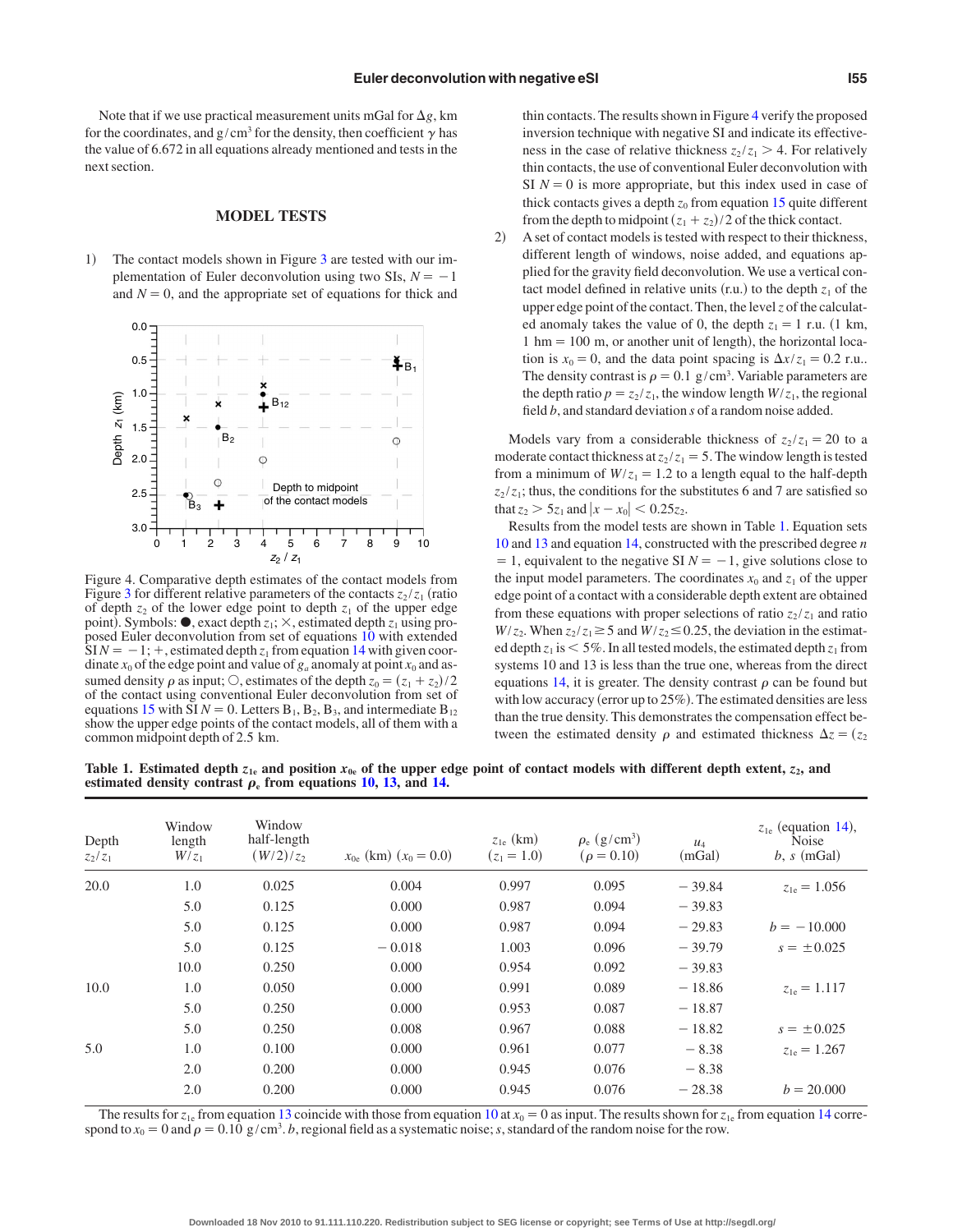$-z_1$ ), which increases as  $z_1$  decreases. The constant value of  $u_4$ , in all tests at given depth  $z_2 / z_1$  and constant field *b*, reflects the same effect; however, the models show that the existence of a constant regional field *b* in the gravity data does not affect the solution from the proposed deconvolution.

# **FIELD EXAMPLE: VENELIN-AKSAKOV FAULT IN THE DOLNA KAMCHIA DEPRESSION**

The Dolna (lower) Kamchia depression lies in Eastern Bulgaria along the lower course of the Kamchia river. This depression is elongated west to east and runs into the adjoining Black Sea shelf, ac-cording to geophysical data ([Dachev, 1988](#page-6-4)). It belongs geologically to the most northeastern part of the Balkan orogenic system ([Dabovski et al., 2002](#page-6-5)). Thick Paleogene and Neogene sediments filled the depression to a depth of 3.6 km above Cretaceous layers, reached in onshore wells.

The Venelin-Aksakov fault is the western bound of the depres-sion. An intense gravity gradient zone (Figures [5](#page-5-1) and [6](#page-5-0)) indicates a steep contact structure with north-to-south orientation. Exploratory wells (Figure [5](#page-5-1)) west and east of the line of the gravity gradient zone indicate a considerable difference in the depth to the boundary between the low-density tertiary-upper Cretaceous layers and the denser lower Cretaceous and deeper sediment layers. At well W-3, the depth to the lower Cretaceous surface is 98 m and at W-4 is 123 m, whereas at well W-66, this depth is  $>$  1250 m and at W-27 is > 2000 m ([Bokov and Chemberski, 1987](#page-6-6)). Less than 10 km southeast of W-66, this depth rises to 3615 m (W-59). We estimate that depth to high-density strata increases by a factor  $>$  10, going from the western elevated horst structure to the eastern depression.

Core samples from wells in the Dolna Kamchia depression show a significant difference in the density of tertiary-upper Cretaceous lay-ers and lower Cretaceous-Jurassic-Triassic layers ([Dachev, 1988](#page-6-4)). The weighted average density of the upper sediment complex is approximately  $2.42$  g/cm<sup>3</sup> ( $2420$  kg/m<sup>3</sup>). The lower complex shows densities from 2.63 to 2.68  $g/cm<sup>3</sup>$  at a good average density of 2.65  $g/cm<sup>3</sup>$ ; thus, the density contrast between these two main sediment complexes is approximately 0.23  $g/cm^3$  (230 kg/m<sup>3</sup>).

The Bouguer gravity profile and the calculated first derivatives across the gradient axis are shown in Figure [6.](#page-5-0) The profile lies be-tween wells W-3 and W-66 (Figure [5](#page-5-1)). The steep gradient zone is

<span id="page-5-1"></span>

Figure 5. Fragment of the anomalous gravity field  $\Delta g$  in the area of the Dolna Kamchia depression. *A* and *B*, first and end points of the inverted gravity profile across the Venelin-Aksakov gravity gradient zone;W, wells near the profile.

long enough to allow the interpretation model to be considered as a 2D model of a contact structure. The gravity profile is 15.875 km long with 0.125 km of spacing between the sampled data points. The field drops from 29 to 5 mGal on average from west to east. The gravity anomaly,  $\Delta g$ , contains a background *b* of 5 mGal and local anomaly *g* with an amplitude of approximately 24 mGal. The horizontal derivative,  $\partial \Delta g / \partial x$ , has its principal extremum of  $(-8.87)$  mGal/km at  $x = 5.875$  km, where the vertical derivative  $\partial \Delta g / \partial z = 0$  and  $\Delta g = 18.65$  mGal; hence, we assign  $x_0$ -5.875 km for the upper edge point of the thick contact structure. The vertical derivative,  $\partial \Delta g / \partial z$ , shows its main extrema at *x* -4.875 and 7.625 km. Possible thin steps in the complicated fault zone appear at  $x = 4.500$  and 7.375 km.

The geologic data discussed here strongly suggest that this is a contact of considerable depth extent. The same follows from the estimation of parameter  $p = z_2 / z_1$ , whose value, estimated from equa-tion [16,](#page-3-4) for  $|\partial \Delta g / \partial x|_{e} = 8.87$  mGal/km and  $\rho = 0.23$  g/cm<sup>3</sup>, is equal to 18. For the possible contrast densities between 0.20 and 0.26 g/cm<sup>3</sup>, this parameter varies between 27 and 13, keeping high values suitable for testing our formulation.

Using the method described here, we should compose equation system 10 in a series of windows centered at  $x_0 = 5.875$  km. We take the same windows for the solution of system 13. The use of equation set 14 needs the contact edge,  $x_0$ , and the density contrast  $\rho$  as input. The known density contrast is close to 0.23  $g/cm<sup>3</sup>$ .

The results from equations [10,](#page-2-6) [13,](#page-3-1) and [14,](#page-3-2) using positive degree of homogeneity  $n = 1$  or negative SI  $N = -1$ , are shown in Table [2.](#page-6-7) The tests are in order of their increasing window length from 2 to 4 km with a step of 250 m.

The estimated coordinate  $x_{0e}$  of the contact edge point decreases systematically, except for window test 4, where it falls very close to the point of maximum horizontal gravity gradient.

The estimated depth  $z_{1e}$  to the upper edge point of the contact model varies from 0.154 to 0.618 km. The latter result is obtained for the shortest length window (test 1), which covers a segment of the vertical gravity derivative  $\partial \Delta g / \partial z$  quite close to linear (Figure [6](#page-5-0)).

<span id="page-5-0"></span>

Figure 6. Anomalous gravity profile  $g_a$  from point A to point B (Fig-ure [5](#page-5-1)) and calculated horizontal derivative  $(g_a)_x = \partial(g_a)/\partial x$  and vertical derivative  $(g_a)_z = \partial(g_a)/\partial z$ . Lines: 1 — at estimated horizontal location  $x_0$  of the upper edge point of the Venelin-Aksakov fault structure and at center point of the data windows *W*; 2, boundaries of the narrowest data window for Euler deconvolution; 3, boundaries of the widest data window.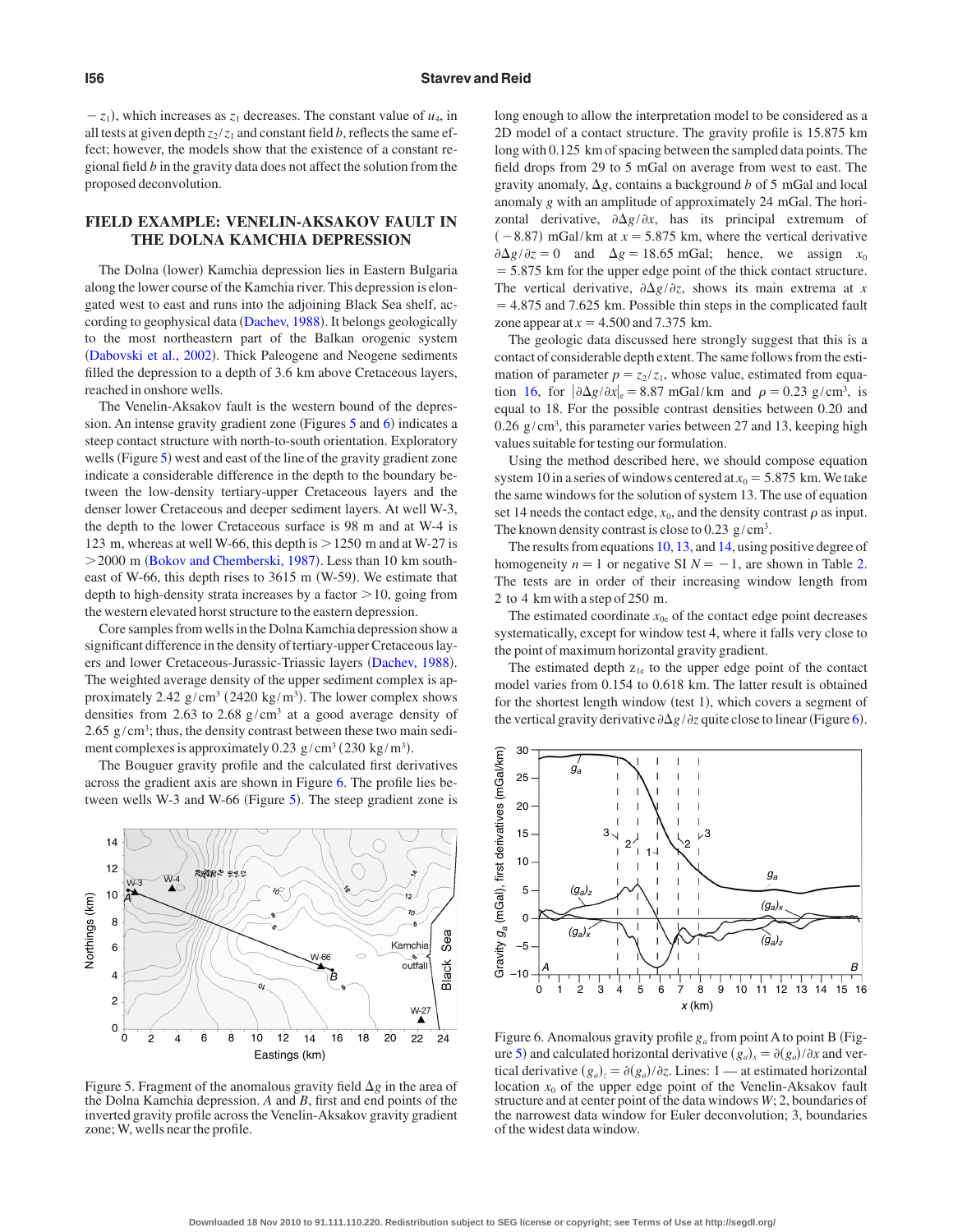| No.<br>test    | Window from<br>$x_1$ to $x_2$ (km) | Location of<br>edge $x_{0e}$<br>(equation 10)<br>(km) | Depth $z_{1e}$<br>(equation $10$ )/ $z_{1e}$<br>(equation 13)<br>(km) | Average<br>depth $z_{1e}$<br>(km) | Density $\rho_e$<br>(equation $10$ )/ $\rho_e$<br>$\left(\frac{equation 13}{\right)$<br>$(g/cm^3)$ | Average<br>density $\rho_e$<br>$(g/cm^3)$ | Average<br>depth<br>(equations $10, 13,$ and $14$ ) |
|----------------|------------------------------------|-------------------------------------------------------|-----------------------------------------------------------------------|-----------------------------------|----------------------------------------------------------------------------------------------------|-------------------------------------------|-----------------------------------------------------|
| 1              | 4.875-6.875                        | 5.820                                                 | 0.754/0.714                                                           | 0.734                             | 0.500/0.478                                                                                        | 0.489                                     | 0.618                                               |
| 2              | $4.750 - 7.000$                    | 5.771                                                 | 0.505/0.428                                                           | 0.466                             | 0.393/0.357                                                                                        | 0.375                                     | 0.440                                               |
| 3              | $4.625 - 7.125$                    | 5.758                                                 | 0.297/0.231                                                           | 0.264                             | 0.305/0.278                                                                                        | 0.291                                     | 0.305                                               |
| $\overline{4}$ | $4.500 - 7.250$                    | 5.764                                                 | 0.140/0.083                                                           | 0.112                             | 0.239/0.219                                                                                        | 0.230                                     | 0.203                                               |
| 5              | 4.375-7.375                        | 5.745                                                 | 0.056/0.018                                                           | 0.037                             | 0.205/0.182                                                                                        | 0.193                                     | 0.154                                               |
| 6              | 4.250-7.500                        | 5.680                                                 | 0.045/0.077                                                           | 0.061                             | 0.201/0.169                                                                                        | 0.185                                     | 0.170                                               |
| 7              | 4.125-7.625                        | 5.612                                                 | 0.083/0.084                                                           | 0.084                             | 0.216/0.177                                                                                        | 0.197                                     | 0.185                                               |
| 8              | $4.000 - 7.750$                    | 5.570                                                 | 0.128/0.058                                                           | 0.093                             | 0.231/0.194                                                                                        | 0.212                                     | 0.191                                               |
| 9              | 3.875-7.875                        | 5.550                                                 | 0.148/0.038                                                           | 0.093                             | 0.237/0.205                                                                                        | 0.221                                     | 0.192                                               |

<span id="page-6-7"></span>**Table 2. Estimated parameters of the Venelin-Aksakov fault from the solution of systems of equations [10](#page-2-6) and [13](#page-3-1) and from equation [14](#page-3-2) for the Kamchia gravity profile in Figure [5.](#page-5-1)**

The results shown from equation [13](#page-3-1) correspond to the edge coordinate  $x_0 = 5.875$  km as input. The same coordinate  $x_0$  and density contrast  $\rho$  $= 0.230 \text{ g/cm}^3$  are input for the calculation of minimal  $z_{1e} = 0.388 \text{ km}$  from equation [14.](#page-3-2)

This will not lead to a stable system of equations. The estimated depth decreases with the window widening up to test 5, where it is wider than the distance between the two extrema of the calculated derivative  $\partial \Delta g / \partial z$ . After this test, the estimated depth shows a moderate increase with the window width. The wider window of test 9 includes the effects of the adjoining two smaller steps. Their influence on the results seems to be weak.

The values of the estimated average density contrast  $\rho$  show similar behavior to that of the depth  $z_{1e}$ . Test 1, with the narrowest window, gives the maximum average value of  $0.489 \text{ g/cm}^3$ . This is consistent with the coupling effects between thickness and density contrast discussed already. The minimum contrast of  $0.185$  g/cm<sup>3</sup> appears for window test 6. With widening window, the estimated density contrast increases to  $0.221$  g/cm<sup>3</sup>.

We compare the results with the known geology. The average density contrast is 0.23  $g/cm<sup>3</sup>$ , as mentioned above, so we may concentrate on inversion results around this value. The estimated density contrast of 0.489  $g/cm<sup>3</sup>$  from test 1 is unreliable for good reason (profile segment too linear) and, therefore, so is its depth of 0.618 km. We downgrade tests 2, 3, 5, 6, and 7 because their density estimates are far from the known value. That leaves tests 4, 8, and 9, for which the estimated density contrasts are 0.229, 0.212, and  $0.221$  g/cm<sup>3</sup>, respectively. The estimated average depths of  $0.203$ , 0.191, and 0.192 km, respectively, are well clustered, so we accept 0.195 km as the depth of the upper edge point of the Venelin-Aksakov fault structure. This is consistent with the known depths of 0.093 and 0.128 km for the strong density boundary between tertiary-upper Cretaceous and lower Cretaceous layers at wells W-3 and W-4, which are 5 and 3 km, respectively, west of the fault structure.

From the gravity anomaly with amplitude  $T = 24$  mGal (Figures [5](#page-5-1) and [6](#page-5-0)) and density contrast  $\rho = 0.23$  g/cm<sup>3</sup>, we estimate the depth  $z<sub>2</sub>$  to the lower edge point of the contact using the Bouguer slab ap-proximation (e.g., [Telford et al., 1990](#page-7-8)), yielding  $z_2 = z_1$  $T/(41.9\rho) = 2.690$  km. This result is also consistent with the known depths to the upper surface of dense lower Cretaceous in the Dolna Kamchia depression.

The field example demonstrates the use of the positive degree of homogeneity or the negative SI in Euler deconvolution using our

modified formulation. The coordinates of the upper edge point of a gravity contact/fault structure with a significant depth extent can be estimated with acceptable accuracy.

## **CONCLUSION**

Our revised formulation of Euler deconvolution using all variables of dimension length has been demonstrated on a model and on a field example, applying a positive degree of homogeneity corresponding to the extended negative  $SIN = -1$ . It is useful for gravity fault structures with considerable depth extent. The method most easily estimates the upper singular point of the gravity contact model. When we have good density data, we obtain improved stability and uniqueness of the inversion. Successfully locating the upper edge point is the key to the estimation of all parameters of the fault structure, especially the depth to the lower edge point of the structure.

#### **ACKNOWLEDGMENTS**

We greatly appreciate the helpful comments of the editors Michal Ruder and Jose Carcione and reviewers Afif Saad, Martin Mushayandebvu, and Richard S. Lu.

#### **REFERENCES**

- <span id="page-6-0"></span>Barbosa, V. C. F., J. B. C. Silva, and W. E. Medeiros, 1999, Stability analysis and improvement of structural index estimation in Euler deconvolution: Geophysics, **64**, 48–60.
- <span id="page-6-6"></span>Bokov, P., and Ch. Chemberski, eds., 1987, Geological preconditions for the oil and gas bearingness in North-East Bulgaria: Technika.
- <span id="page-6-3"></span>Courant, R., and F. John, 1965, Introduction to calculus and analysis: Wiley Interscience.
- <span id="page-6-5"></span>Dabovski, C., I. Boyanov, Kh. Khrischev, T. Nikolov, I. Sapunov, Y. Yanev, and I. Zagorchev, 2002, Structure and Alpine evolution of Bulgaria: Geologica Balcanica, **32**, 2–4, 9–15.
- <span id="page-6-4"></span><span id="page-6-1"></span>Dachev, Ch., 1988, Structure of the Earth crust in Bulgaria: Technika.
- Gerovska, D., and M. J. Arauzo-Bravo, 2003, Automatic interpretation of magnetic data based on Euler deconvolution with unprescribed structural index: Computers & Geosciences, 29, 949–960.
- <span id="page-6-2"></span>Mushayandebvu, M. F., V. Lesur, A. B. Reid, and J. D. Fairhead, 2004, Grid Euler deconvolution with constraints for 2D structures: Geophysics, **<sup>69</sup>**, 489–496.